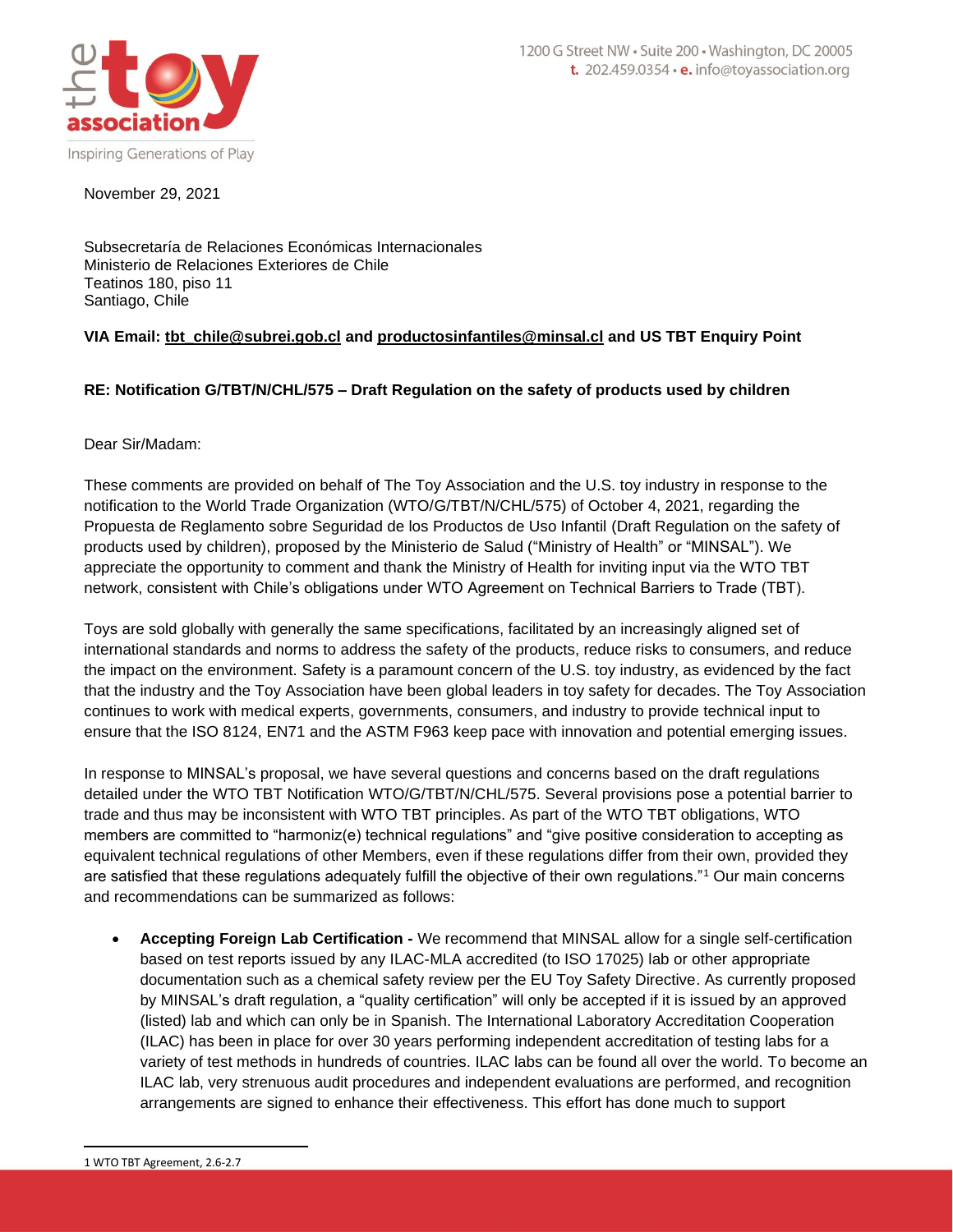international trade by helping remove technical barriers to trade.<sup>2</sup> Because of this, governments and consumers can have confidence in the products tested in these facilities. We would urge the MINSAL to consider these ILAC labs that have gone through a rigorous audit and certification process to provide the necessary test reports detailed under MINSAL's draft regulations and to permit the use of reports in English and Portuguese. In the United States, for example, the Consumer Product Safety Commission (CPSC) authorizes any ILAC-accredited lab to test toys for the U.S. market. Many of these same toys will also be sold in the Chilean market.

- **Burdensome Marketing Certification, QR Code & Sample Certification** The proposal details a unique marketing/commercialization certification mark, which can only be obtained based on the "quality certificate". Once issued, toy manufacturers/importers must have all product labelled with a unique QR code on the packaging. To require both a quality certificate and a marketing certificate for sale in the Chilean market does not improve the safety of toys but will trigger a lot of unnecessary and costly bureaucracy. Mandating a unique QR code only for the Chilean market would require toy importers to design product packaging specifically for the Chilean market. Further, the proposed regulations also detail a special certification requirement to import a sample for testing. An importer effectively must request and obtain a certification to sample prior to securing the certification of quality. Such measures would impose significant additional costs and delays for imported products, without bringing any added safety benefits to Chilean consumers. We recommend that the MINSAL withdraw its proposal for a marketing certificate and its sample certification and allow application of a certification seal once certification is granted.
- **Equivalent Standards** The draft proposal suggests a willingness to accept "equivalent" standards to Chilean standards as part of its compliance certification requirements; however, the draft regulations are vague and at times reference multiple supporting standards from Chile, ISO 8124 and others. We would encourage MINSAL to simplify its proposal and explicitly reference EN71, ISO, and/or ASTM F963 as being "equivalent" standards for the corresponding certification requirements detailed under the draft regulations. Leading international regulators allow compliance to any of these three standards which helps allows flexibility without compromising safety.
- **Chemical Assessments** The proposal appears to merge varying aspects of Chilean requirements with those detailed under EN71, specifically as it relates to chemical assessments. We recommend that the Ministry of Health permit the acceptance of the EN71 standard, as well as a chemical safety assessment (as is accepted in the EU) rather develop a hybrid model with Chilean equivalents. As drafted, the proposed regulations create confusion as to exactly what is required, and likely will result in additional testing costs without any increase in safety.

We have attached an appendix chart outlining more specific issues with the proposal which we would like MINSAL to consider. The Toy Association and our members offer our continued expertise and support as you consider our comments, the impact on consumers and industry, and any revisions to the regulation. Please do not hesitate to contact me or my colleague Joan Lawrence if you have questions or would like further information. I can be reached at [akaufman@toyassociation.org](mailto:akaufman@toyassociation.org) and Joan at [jlawrence@toyassociation.org.](mailto:jlawrence@toyassociation.org)

Sincerely,

Alan P. Kaufman Senior Vice President, Technical Affairs

2 <http://ilac.org/about-ilac/>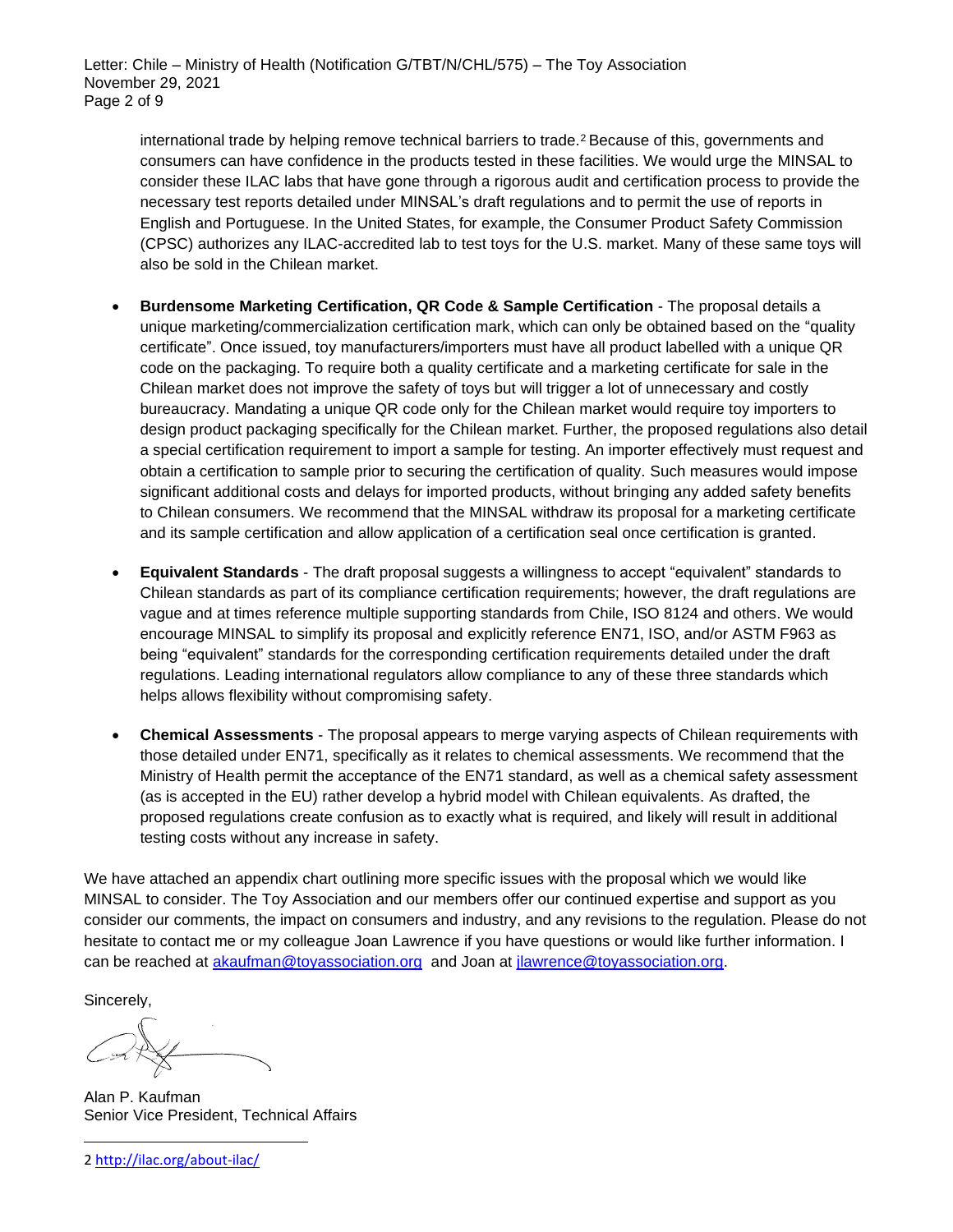Letter: Chile – Ministry of Health (Notification G/TBT/N/CHL/575) – The Toy Association November 29, 2021 Page 3 of 9

### **About The Toy Association and the toy industry:**

The Toy Association is the North American based trade association; our membership includes more than 950 businesses – from inventors and designers of toys to toy manufacturers and importers, retailers and safety testing labs – all involved in bringing safe, fun toys and games to children. The toy sector is a global industry of more than US\$90 billion annually, and our members account for more than half this amount.

Toy safety is the top priority for The Toy Association and its members. Since the 1930s, we have served as leaders in global toy safety efforts; in the 1970s we helped to create the first comprehensive toy safety standard, which was later adopted under the auspices of ASTM International as ASTM F963. The ASTM F963 Toy Safety Standard has been recognized in the United States4 and internationally as an effective safety standard, and it serves as a model for other countries looking to protect the health and safety of their citizens with protective standards for children.

The Toy Association is committed to working with legislators and regulators around the world to reduce barriers to trade and to achieve the international alignment and harmonization of risk-based standards that will provide a high level of confidence that toys from any source can be trusted as safe for use by children. Standards alignment assures open markets between nations to maximize product availability and choice.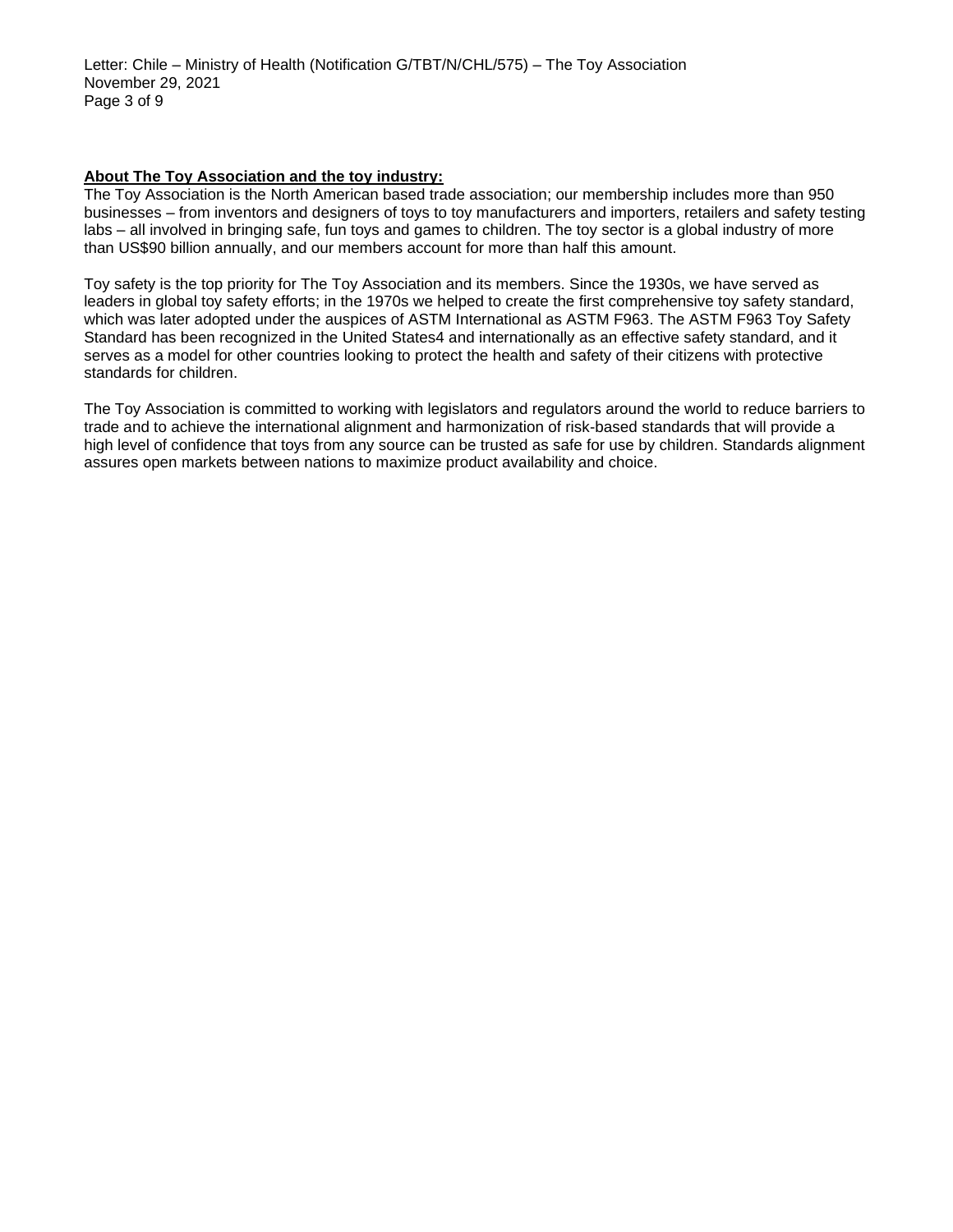### **APPENDIX**

#### **Comments from The Toy Association in response to Chile Draft Regulation on the Safety of Products Used by Children (WTO/G/TBT/N/CHL/575)**

These comments are compiled by The Toy Association, in response to the provisions of the Propuesta de Reglamento sobre Seguridad de los Productos de Uso Infantil (Draft Regulation on the safety of products used by children), proposed by the Ministerio de Salud (Ministry of Health).

| <b>Line Number</b><br>(número de<br>línea) | <b>Part Number</b><br>(número de<br>artículo | <b>Topics (temas)</b><br>Wording shown in italics are excerpts from English language<br>translation.                                                                                                                                                                                                                              | <b>Comment/Recommendation (Comentario/ Recomendación)</b>                                                                                                                                                                                                                                                                                                                                                                                                                                                                       |
|--------------------------------------------|----------------------------------------------|-----------------------------------------------------------------------------------------------------------------------------------------------------------------------------------------------------------------------------------------------------------------------------------------------------------------------------------|---------------------------------------------------------------------------------------------------------------------------------------------------------------------------------------------------------------------------------------------------------------------------------------------------------------------------------------------------------------------------------------------------------------------------------------------------------------------------------------------------------------------------------|
| 55                                         | $2 h$ )                                      | water toy: any article, inflatable or not, intended to transport or<br>support a child to play in the water, not exceeding a depth of<br>$1.40 \text{ m}$ ;                                                                                                                                                                       | In the spirit of harmonization with ISO 8124-1, recommend this clause<br>be changed with:<br>aquatic toy - article, whether inflatable or not, intended to bear the<br>mass of a child and used as an instrument of play in shallow water                                                                                                                                                                                                                                                                                       |
|                                            |                                              |                                                                                                                                                                                                                                                                                                                                   | Note 1 to entry: Bathroom toys and beach balls are not considered<br>aquatic toys.                                                                                                                                                                                                                                                                                                                                                                                                                                              |
| 66                                         | 2n)                                          | Product family: set of products from the same manufacturer<br>and country of origin and material, destined for the same age<br>range, which have the same functionality and that they have<br>the same scale of dimensions;                                                                                                       | Using "same age range" as a criterion will create unnecessarily<br>narrow families. The age grade is already considered via the<br>"functionality" and should therefore only relate to "intended for children<br>over or under 3 years". Recommend this be changed to: Product<br>family: set of products from the same manufacturer, country of origin<br>and material, with similar functionality and scale of dimensions, and<br>being intended for either children under 3 years of age or children<br>over 3 years of age. |
| 74 to 77                                   | 2 q                                          | q) Marketing Certificate: document issued by the Health<br>Institute Public of Chile, designed to authorize the import,<br>distribution and marketing of products for children's use, which<br>comply with the present regulation;                                                                                                | To require both a quality certificate and a marketing certificate does<br>not improve the safety of toys but causes a lot of unnecessary<br>bureaucracy. The quality certificate will be issued only for toys that<br>comply with relevant standards.<br>Recommend that the requirement for a marketing certificate be<br>removed.                                                                                                                                                                                              |
| 168                                        |                                              | Multiple locations                                                                                                                                                                                                                                                                                                                | The regulation in several cases refers to "must comply with the<br>requirements of tests defined in the Chilean standard NCh3251 / 1 or<br>equivalent." It should be clarified in one article that "equivalent<br>standards would be ASTM F963, or the relevant part(s) of the ISO<br>8124 or the EN 71 standards."                                                                                                                                                                                                             |
| 223                                        | $\overline{11}$                              | Article 11- Toys cannot release dangerous magnets after being<br>normal and predictable use, for the purposes of this regulation,<br>a dangerous magnet will be understood as one whose strength<br>magnetic or flux index is greater than 50 kG <sup>2</sup> mm <sup>2</sup> , and whose<br>size, or combinations correspond to: | To support harmonization with the most recent international<br>requirements for magnets in toys we propose to adopt the text from<br>the current versions of ISO 8124-1/EN71-1/ASTM F963 regarding<br>requirements for magnets.                                                                                                                                                                                                                                                                                                 |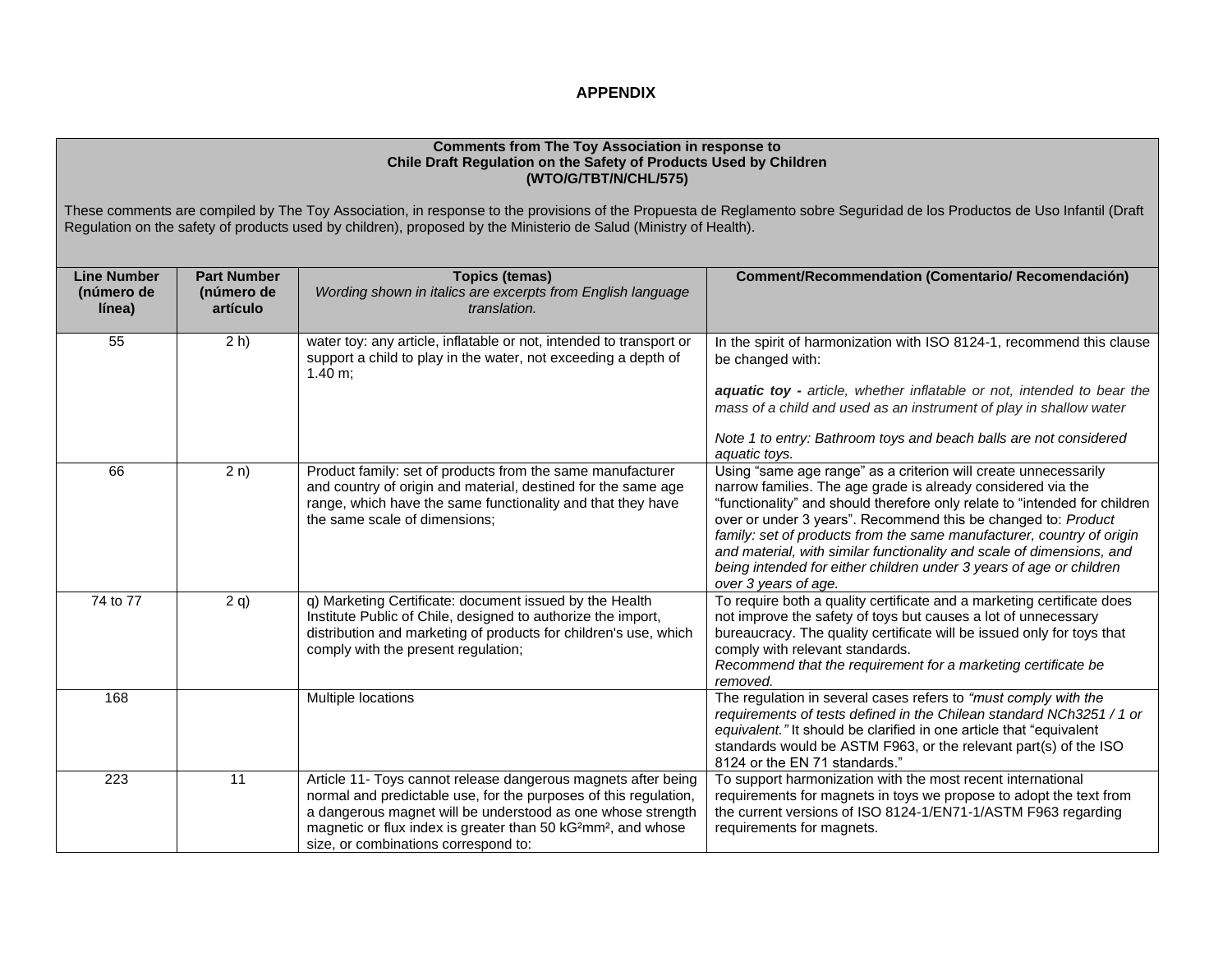| 230 to 233 |    | - A cylinder with a length not greater than 32 mm and a<br>diameter equal to or less than 11 mm.<br>- A disc with a diameter equal to or less than 26 mm and a<br>thickness of 5 mm or less.<br>- A sphere 22 mm in diameter or less.                                                                                                                                                                                                                                                                                                            | These dimensions come from an old version of ASTM F963. All<br>international standards today refer to the small parts cylinder and we<br>suggest adopting the text from these standards.<br>Also, it is important to include the current versions of ISO 8124-1/EN<br>71-1/ASTM F963 include an exemption for magnetic/electrical<br>experimental sets (which are required to have a warning in case they<br>contain strong magnets).                                                                                                                                                                                                                                                                                          |
|------------|----|--------------------------------------------------------------------------------------------------------------------------------------------------------------------------------------------------------------------------------------------------------------------------------------------------------------------------------------------------------------------------------------------------------------------------------------------------------------------------------------------------------------------------------------------------|--------------------------------------------------------------------------------------------------------------------------------------------------------------------------------------------------------------------------------------------------------------------------------------------------------------------------------------------------------------------------------------------------------------------------------------------------------------------------------------------------------------------------------------------------------------------------------------------------------------------------------------------------------------------------------------------------------------------------------|
| 244 to 247 | 13 | Article 13.- The physical, mechanical and magnetic tests,<br>established in the safety requirements of the preceding<br>articles, must comply with the requirements of tests defined in<br>the Chilean standard NCh3251 / 1 or equivalent, "Safety of<br>toys - Part 1: Safety aspects of mechanical and physical<br>properties."                                                                                                                                                                                                                | See comment on line 168 (above). Alternatively, update the text in this<br>article to specify which standards are "equivalent":<br>Article 13.- The physical, mechanical and magnetic tests, established<br>in the safety requirements of the preceding articles, must comply with<br>the requirements of tests defined in the Chilean standard NCh3251 / 1<br>or equivalent, such as ASTM F963, ISO 8124-1, or EN 71-1, "Safety<br>of toys - Part 1: Safety aspects of mechanical and physical<br>properties".                                                                                                                                                                                                                |
| 255 to 257 | 14 | Article 14.- Activity toys must be manufactured in a way that<br>reduces the risk of crushing parts of the body, falls, collisions<br>or drowning. In particular, all surfaces of activity toys that are<br>accessible to that one or more children play on them, they will<br>be designed to support the weight of all of them. These toys<br>must also comply with the test methods in NCh3251 / 4 or<br>equivalent, "Toy Safety - Part 4: Swings, Slides, and<br>Playground similar activities for indoor and outdoor domestic<br>family use" | See comment on line 168 (above). Alternatively, update the text in this<br>article to specify which standards are "equivalent":<br>Article 14.- Activity toys must be manufactured in a way that reduces<br>the risk of crushing parts of the body, falls, collisions or drowning. In<br>particular, all surfaces of activity toys that are accessible to that one or<br>more children play on them, they will be designed to support the<br>weight of all of them.<br>These toys must also comply with the test methods in NCh3251 / 4 or<br>equivalent, such as ASTM F963, EN71-81, or SO 8121-4, "Toy Safety<br>- Part 4: Swings, Slides, and Playground similar activities for indoor<br>and outdoor domestic family use ' |
| 259 to 261 | 15 | Article 15.- Bicycles with a maximum seat height between 435<br>and 635 mm, intended for young children 4 to 8 years of age,<br>must comply with NCh3276 or equivalent, "Bicycles -<br>Children's Bicycles - Safety Requirements."                                                                                                                                                                                                                                                                                                               | Article 15.- Bicycles with a maximum seat height between 435 and<br>635 mm, intended for young children 4 to 8 years of age, must comply<br>with NCh3276 or ISO EN 4210 or 16CFR Part 1512.                                                                                                                                                                                                                                                                                                                                                                                                                                                                                                                                    |
| 322 to 325 | 23 | Article 23.- The flammability tests, established in the<br>requirements of safety of the preceding articles, must comply<br>with the test requirements defined in the Chilean standard<br>NCh3251 / 2 or equivalent, "Safety of toys - Part 2:<br>Flammability."                                                                                                                                                                                                                                                                                 | See comment on line 168 (above). Alternatively, update the text in this<br>article to specify which standards are "equivalent":<br>Article 23.- The flammability tests, established in the requirements of<br>safety of the preceding articles, must comply with the test<br>requirements defined in the Chilean standard NCh3251 / 2 or<br>equivalent such as ASTM F963, ISO 8124-2, or EN 71-2, "Safety of<br>toys - Part 2: Flammability."                                                                                                                                                                                                                                                                                  |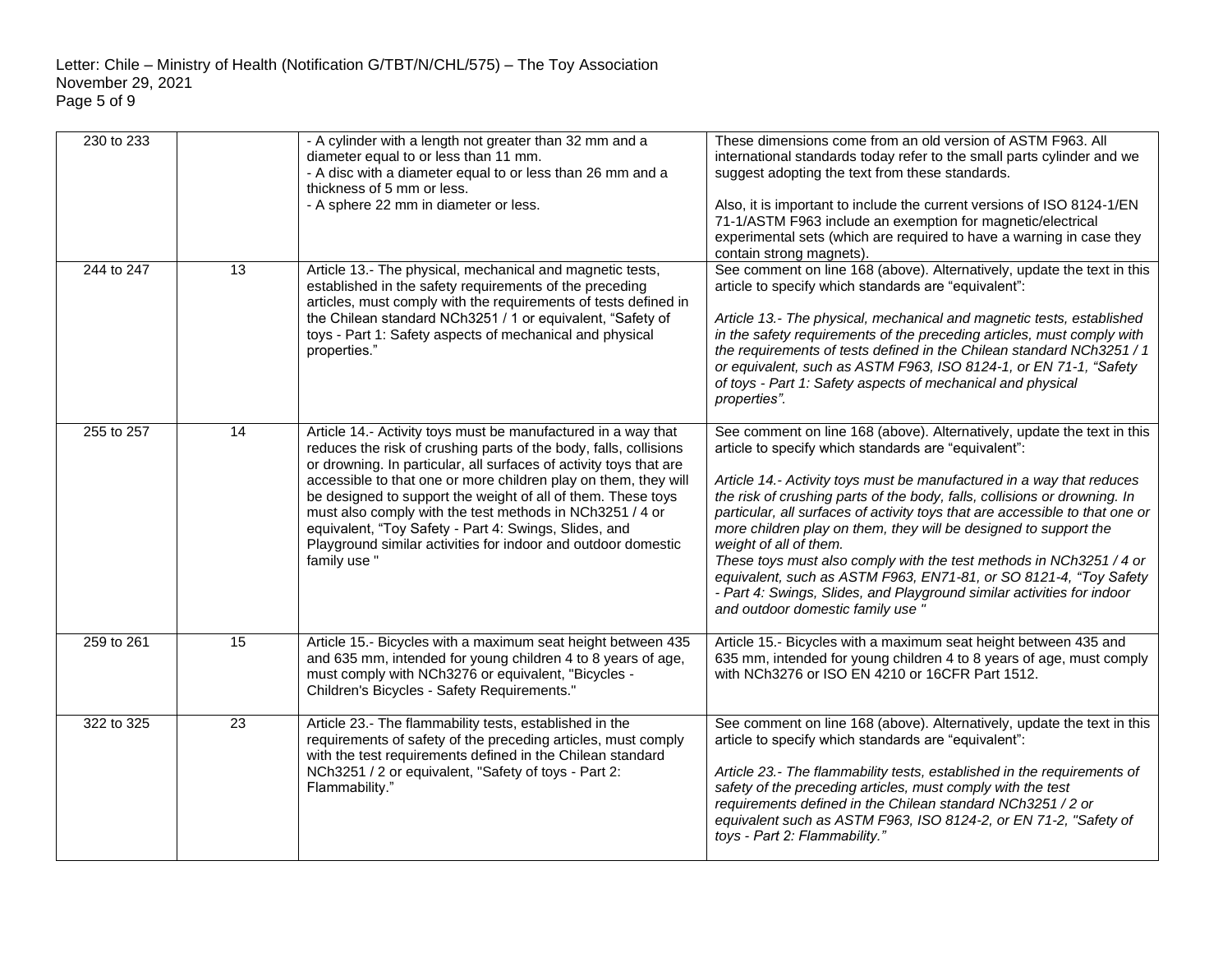| 341-342          | $\overline{25}$ | Article 25.- Products for children's use and their parts must not<br>contain substances classified as carcinogenic, mutagenic or<br>toxic.                                                                                                                                                                                                                                                                                                                                                                                                                                               | There are no exceptions to this requirement, which makes this<br>impossible to comply with for certain materials, and there is no<br>standard to support it.<br>If this requirement is retained, there is a need to introduce the same                                                                         |        |              |      |      |                                                                                                                                                                                                                    |
|------------------|-----------------|------------------------------------------------------------------------------------------------------------------------------------------------------------------------------------------------------------------------------------------------------------------------------------------------------------------------------------------------------------------------------------------------------------------------------------------------------------------------------------------------------------------------------------------------------------------------------------------|----------------------------------------------------------------------------------------------------------------------------------------------------------------------------------------------------------------------------------------------------------------------------------------------------------------|--------|--------------|------|------|--------------------------------------------------------------------------------------------------------------------------------------------------------------------------------------------------------------------|
|                  |                 |                                                                                                                                                                                                                                                                                                                                                                                                                                                                                                                                                                                          | The requirement does not apply to inaccessible materials nor to                                                                                                                                                                                                                                                |        |              |      |      | derogations as in the EU Directive on the safety of toys (2009/48/EC):<br>contents that are below the generic thresholds in the GHS regulations:                                                                   |
|                  |                 |                                                                                                                                                                                                                                                                                                                                                                                                                                                                                                                                                                                          |                                                                                                                                                                                                                                                                                                                |        | $\mathbb{C}$ | M    | R    |                                                                                                                                                                                                                    |
|                  |                 |                                                                                                                                                                                                                                                                                                                                                                                                                                                                                                                                                                                          |                                                                                                                                                                                                                                                                                                                | Cat 1A | 0.1%         | 0,1% | 0,3% |                                                                                                                                                                                                                    |
|                  |                 |                                                                                                                                                                                                                                                                                                                                                                                                                                                                                                                                                                                          |                                                                                                                                                                                                                                                                                                                | Cat 1B | 0,1%         | 0.1% | 0.3% |                                                                                                                                                                                                                    |
|                  |                 |                                                                                                                                                                                                                                                                                                                                                                                                                                                                                                                                                                                          |                                                                                                                                                                                                                                                                                                                | Cat 2  | 1%           | 1%   | 3%   |                                                                                                                                                                                                                    |
|                  |                 |                                                                                                                                                                                                                                                                                                                                                                                                                                                                                                                                                                                          | It does also not apply to CMR substances where the classification is<br>based on exposure scenarios that are not relevant (such as nickel in<br>mixture).                                                                                                                                                      |        |              |      |      | stainless steel, cobalt in steel, or titanium dioxide in an article or liquid                                                                                                                                      |
| $\overline{344}$ | 26              | Article 26.- Products for children's use must not contain<br>substances or preparations dangerous in amounts that may<br>harm the health of children who use them.                                                                                                                                                                                                                                                                                                                                                                                                                       | There is a need to specify this requirement further, i.e. by referring to<br>a standard. Suggest US 16 CFR 1500.3(b): "Any toy, or other article<br>intended for use by children, which is a hazardous substance, or<br>be susceptible of access by a child to whom such toy or other article<br>is entrusted" |        |              |      |      | which bears or contains a hazardous substance in such manner as to                                                                                                                                                 |
| 381 to 383       | 29              | The migration of monomers and organic solvents in toys and<br>childcare articles made of plastic material, cannot be higher<br>than those maximum limits established in this article.                                                                                                                                                                                                                                                                                                                                                                                                    | The limit values have been copied from EN 71-9. However, the<br>it comes to age grades/types of toys. The requirement should not<br>expand the scope of EN 71-9. Suggest substituting the language<br>immediately above.                                                                                       |        |              |      |      | requirement does not consider that EN 71-9 has a limited scope when                                                                                                                                                |
| 426 to 434       |                 | Article 35.- Toys that require an electrical charge greater than<br>24 volts, to your battery charge, the parts of which may come<br>into contact with a source of electricity capable of causing an<br>electric shock, such as: chargers, transformers and plugs<br>connected to the electrical network (220 volts) must comply<br>with the dimensional requirements established in the Chilean<br>standard NCh2027 / 2 or equivalent, "male and female plugs<br>for domestic and similar uses - Part 2: Dimensional<br>requirements ". Also, cables and other conductors that transmit | similar to the below:<br>Article 35- Chargers, transformers and plugs connected to the<br>electrical network (220 volts) must comply with the dimensional<br>requirements established in the Chilean standard NCh2027 / 2 or<br>equivalent, "male and female plugs for domestic and similar uses -             |        |              |      |      | We propose to align the requirement in Article 34 with the requirement<br>in ISO EN 62115. Adopt EN 62115 requirements and change the text<br>Part 2: Dimensional requirements". Also, cables and other conductors |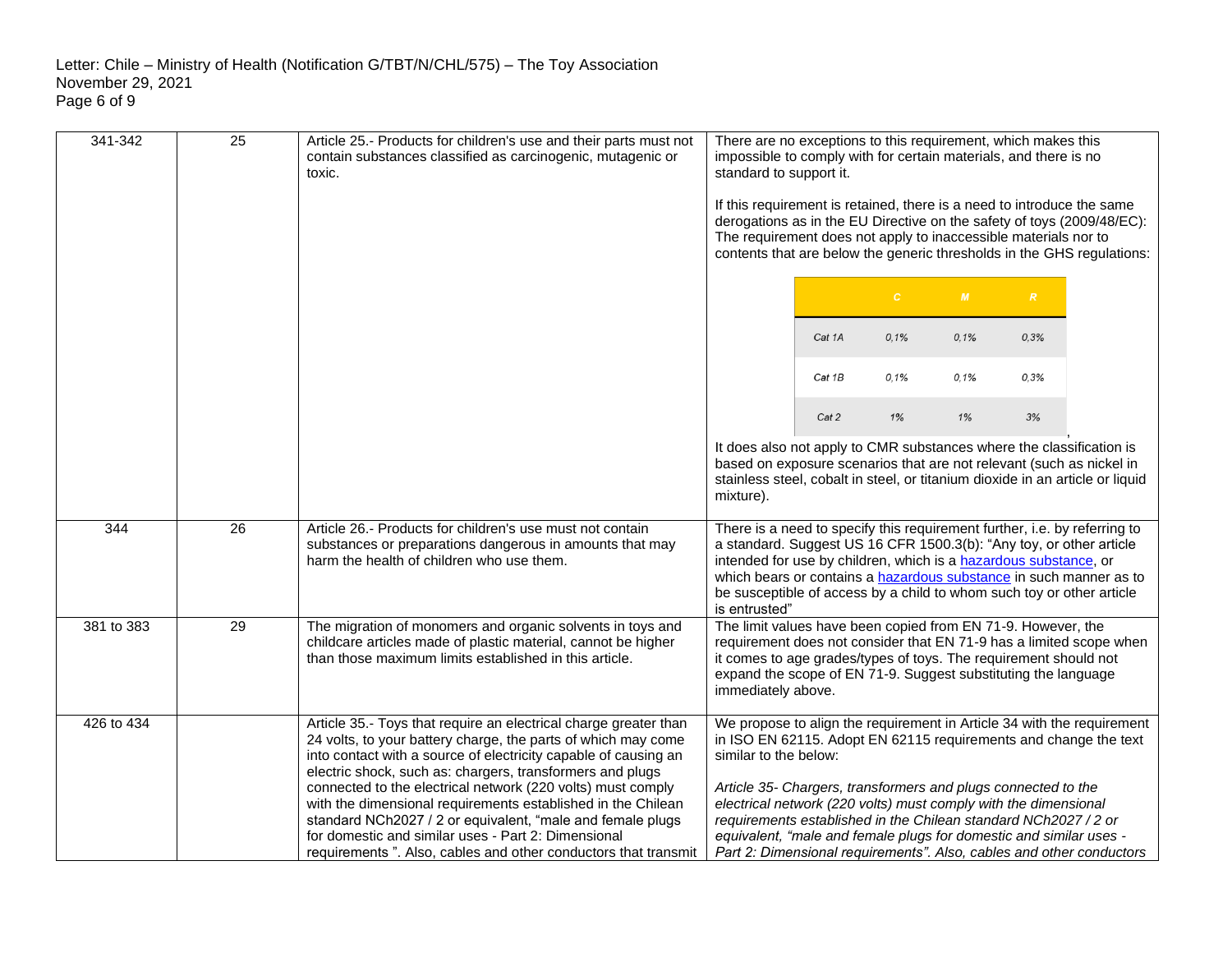|            |    | electricity to such parts, they must be sufficiently isolated and<br>protected mechanically to avoid shock hazard.                                                                                                                                                                                                                                                                                                                                                                                                                                                                                 | that transmit electricity to such parts, must be sufficiently isolated and<br>protected mechanically to avoid shock hazard. Alternatively, US<br>16CFR 1505 or UL 697 compliance is acceptable.                                                                                                                                                                                                                                                                                                                                                                                                                                                                                                                                                                                                                                |
|------------|----|----------------------------------------------------------------------------------------------------------------------------------------------------------------------------------------------------------------------------------------------------------------------------------------------------------------------------------------------------------------------------------------------------------------------------------------------------------------------------------------------------------------------------------------------------------------------------------------------------|--------------------------------------------------------------------------------------------------------------------------------------------------------------------------------------------------------------------------------------------------------------------------------------------------------------------------------------------------------------------------------------------------------------------------------------------------------------------------------------------------------------------------------------------------------------------------------------------------------------------------------------------------------------------------------------------------------------------------------------------------------------------------------------------------------------------------------|
| 474 to 475 | 40 | Include QR seal of conformity assigned according to the<br>certificate of product marketing.                                                                                                                                                                                                                                                                                                                                                                                                                                                                                                       | As noted in comments on lines 70-77 it is proposed to remove the<br>double certification requirement. As proposed, this would create<br>unnecessary administration for manufacturers and importers to not<br>only have to go through a certification process to achieve a quality<br>certificate, but to also have to obtain a product marketing certificate,<br>the number of which has to be included on the package in the form of<br>a unique QR-code. This will cause delays and add cost without adding<br>to the safety of the products.                                                                                                                                                                                                                                                                                |
| 484 to 491 |    | This warning must be accompanied by a brief indication, which<br>may appear in instructions for use, of the specific hazard for<br>which the precaution applies. The products for children's use<br>that contain small parts, according to the test of small parts of<br>the Chilean standard NCh3251 / 1 or equivalent, "Safety of the<br>toys - Part 1: Safety aspects of mechanical and physical<br>properties", or the that replace it, that can be ingested and / or<br>inhaled by children under 3years, they should add to the<br>previous warning, the indication: "Contains small parts". | See comment on line 168 (above). Alternatively, update the text in this<br>article to specify which standards are "equivalent":<br>This warning must be accompanied by a brief indication, which may<br>appear in instructions for use, of the specific hazard for which the<br>precaution applies. The products for children's use that contain small<br>parts in the as-received condition, according to the test of small parts<br>of the Chilean standard NCh3251/1 or equivalent such as ASTM<br>F963, ISO 8124-1, EN 71-1, "Safety of the toys - Part 1: Safety<br>aspects of mechanical and physical properties ", or succeeding<br>revisions that replace them, that can be ingested and / or inhaled by<br>children under 3years, they should add to the previous warning, the<br>indication: "Contains small parts". |
| 493 to 495 |    | Article 42- Toys containing dangerous magnets must carry a<br>label hazard warning sign, with the following statement:<br>"WARNING !, Contains dangerous magnets for children under<br>14 years of age".                                                                                                                                                                                                                                                                                                                                                                                           | This warning should only be applied when required by the standard. It<br>is unnecessary to warn regarding a condition already prohibited by the<br>standard. It should be clarified that this warning is only applicable for<br>magnetic/electrical experimental sets (see also comment on line 230<br>$-233$ ).                                                                                                                                                                                                                                                                                                                                                                                                                                                                                                               |
| 547 to 548 |    | Keep children under 7 years old away from the area where the<br>experiment is carried out.                                                                                                                                                                                                                                                                                                                                                                                                                                                                                                         | Reference should be made to ISO 8124-10 (and possibly -11) which<br>lay down different age grades (not only 7 years) depending on the<br>content of the toy.                                                                                                                                                                                                                                                                                                                                                                                                                                                                                                                                                                                                                                                                   |
| 573-578    | 48 | Article 48.- Toys with projectiles must be accompanied by<br>instructions for use, in which attention should be drawn to the<br>dangers of using projectiles other than those supplied by the<br>manufacturer and also indicate: "WARNING! Do not aim at the<br>eyes or the face".                                                                                                                                                                                                                                                                                                                 | This warning should only be applied when required by the standard. It<br>seems unnecessary to repeat it as a requirement in this regulation.<br>Reference should be made to ISO 8124-1.                                                                                                                                                                                                                                                                                                                                                                                                                                                                                                                                                                                                                                        |
| 579-583    | 49 | Article 49.- Toys that produce high sound levels, as<br>established in the Chilean standard NCh3251 / 1 or equivalent,<br>"Safety of toys - Part 1: Aspects of safety of the mechanical<br>and physical properties ", they must indicate in their packaging                                                                                                                                                                                                                                                                                                                                        | The cases where the application of this warning is relevant is laid<br>down in the standard (e.g., ISO 8124-1). It seems unnecessary to<br>repeat it as a requirement in this regulation.                                                                                                                                                                                                                                                                                                                                                                                                                                                                                                                                                                                                                                      |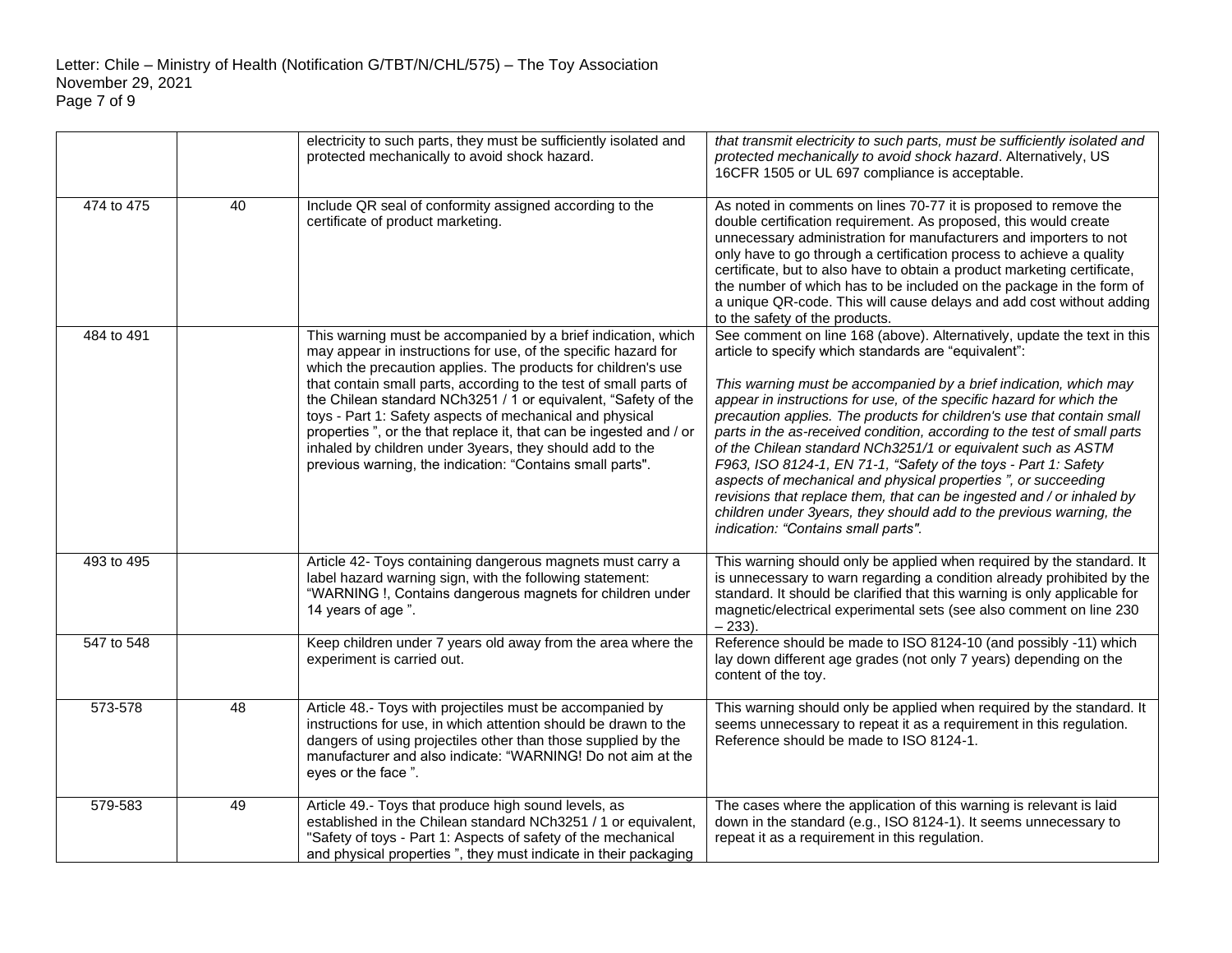|            |                 | the following statement: "WARNING! Do not use near the<br>ear. Such use may cause hearing problems".                                                                                                                                                                                                                                                                                                                                                                                                                                                                                             |                                                                                                                                                                                                                                                                                                                                                                                                                                                                                                                                                                                                                                                                                                                                                                          |
|------------|-----------------|--------------------------------------------------------------------------------------------------------------------------------------------------------------------------------------------------------------------------------------------------------------------------------------------------------------------------------------------------------------------------------------------------------------------------------------------------------------------------------------------------------------------------------------------------------------------------------------------------|--------------------------------------------------------------------------------------------------------------------------------------------------------------------------------------------------------------------------------------------------------------------------------------------------------------------------------------------------------------------------------------------------------------------------------------------------------------------------------------------------------------------------------------------------------------------------------------------------------------------------------------------------------------------------------------------------------------------------------------------------------------------------|
| 596 to 603 | $\overline{52}$ | Article 52.- They will be applicable to the products regulated in<br>this regulation, likewise, the requirements established in the<br>Chilean standard NCh2788, on "Toys -Labeling<br>Requirements", as far as they do not contravene the provisions<br>of this regulation. The physical, mechanical and magnetic<br>tests, established in the requirements of safety of the<br>preceding articles, must comply with the test requirements<br>defined in the Chilean standard NCh3251 / 1 or equivalent,<br>"Safety of toys - Part 1: Safety aspects of mechanical and<br>physical properties." | See comment on line 168. Alternatively, update the text in this article<br>to specify which standards are "equivalent":<br>Article 52.- They will be applicable to the products regulated by this<br>regulation, likewise, the requirements established in the Chilean<br>standard NCh2788, on "Toys -Labeling Requirements", as far as they<br>do not contravene the provisions of this regulation. The physical,<br>mechanical, and magnetic requirements, established in the<br>requirements of safety of the preceding articles, must comply with the<br>test requirements defined in the Chilean standard NCh3251 / 1 or<br>equivalent, such as ASTM F963, ISO 8124-1, EN 71-1, "Safety of toys<br>- Part 1: Safety aspects of mechanical and physical properties." |
| 606 to 608 | Title III       | QUALITY CERTIFICATION and COMMERCIALIZATION<br>CERTIFICATION OF PRODUCTS FOR CHILDREN'S USE                                                                                                                                                                                                                                                                                                                                                                                                                                                                                                      | Recognizing comments earlier on removing the marketing certification<br>requirement, recommend the title is changed to read:<br>QUALITY CERTIFICATION OF PRODUCTS FOR CHILDREN'S USE                                                                                                                                                                                                                                                                                                                                                                                                                                                                                                                                                                                     |
| 615 to 620 | 53              | Article 53.- Only can be commercialized and distributed, those<br>products of child use who present the commercialization<br>certificate, which will only be granted prior issuance of the<br>quality certificate granted by an institution, laboratory or<br>establishment authorized by the Institute of Public Health of<br>Chile to certify the compliance with the security provisions<br>established in the present regulation.                                                                                                                                                            | In line with comments on article 40, we propose that only the quality<br>certificate is required:<br>Article 53.- Only products for children use that present quality<br>certificate can be distributed and commercialized.                                                                                                                                                                                                                                                                                                                                                                                                                                                                                                                                              |
| 748 to 755 | 70              | Article 70.- If the product or products that enter the country<br>have a certification of quality granted abroad, the interested<br>party may submit to the entity certifying the documentation that<br>verifies compliance with the requirements regulated in this<br>regulation and complement, if necessary, with the<br>corresponding laboratory tests using conformity model 1b<br>alluded to in the previous article. Likewise, the documents<br>presented must be legal documents, in Spanish or duly<br>translated under the signature of the legal representative.                      | It is proposed to add to acceptable languages, Portuguese and<br>English. This would permit manufacturers/importers to use<br>international test reports and quality certificates, including the ones<br>issued in MERCOSUR.<br>Article 70.- If the product or products that enter the country have a<br>certification of quality or test report granted abroad, the interested<br>party may submit to the entity certifies the documentation that verifies<br>compliance with the requirements regulated in this regulation.<br>Likewise, the documents presented must be<br>in Spanish, Portuguese, or English.                                                                                                                                                        |
| 765        | 73              | Article 73.- Regarding imported products, the Institute shall<br>allow the entry of a sample for certification purposes, which<br>may not be marketed or distributed; its purpose shall be solely<br>to evaluate the safety requirements established by this                                                                                                                                                                                                                                                                                                                                     | Article 73 suggests the requirement for an importer certification in<br>addition to the quality certification and marketing certification detailed<br>earlier. The draft requirement reads that the importer must request<br>and obtain a certification of sample, without right to use, prior to the                                                                                                                                                                                                                                                                                                                                                                                                                                                                    |